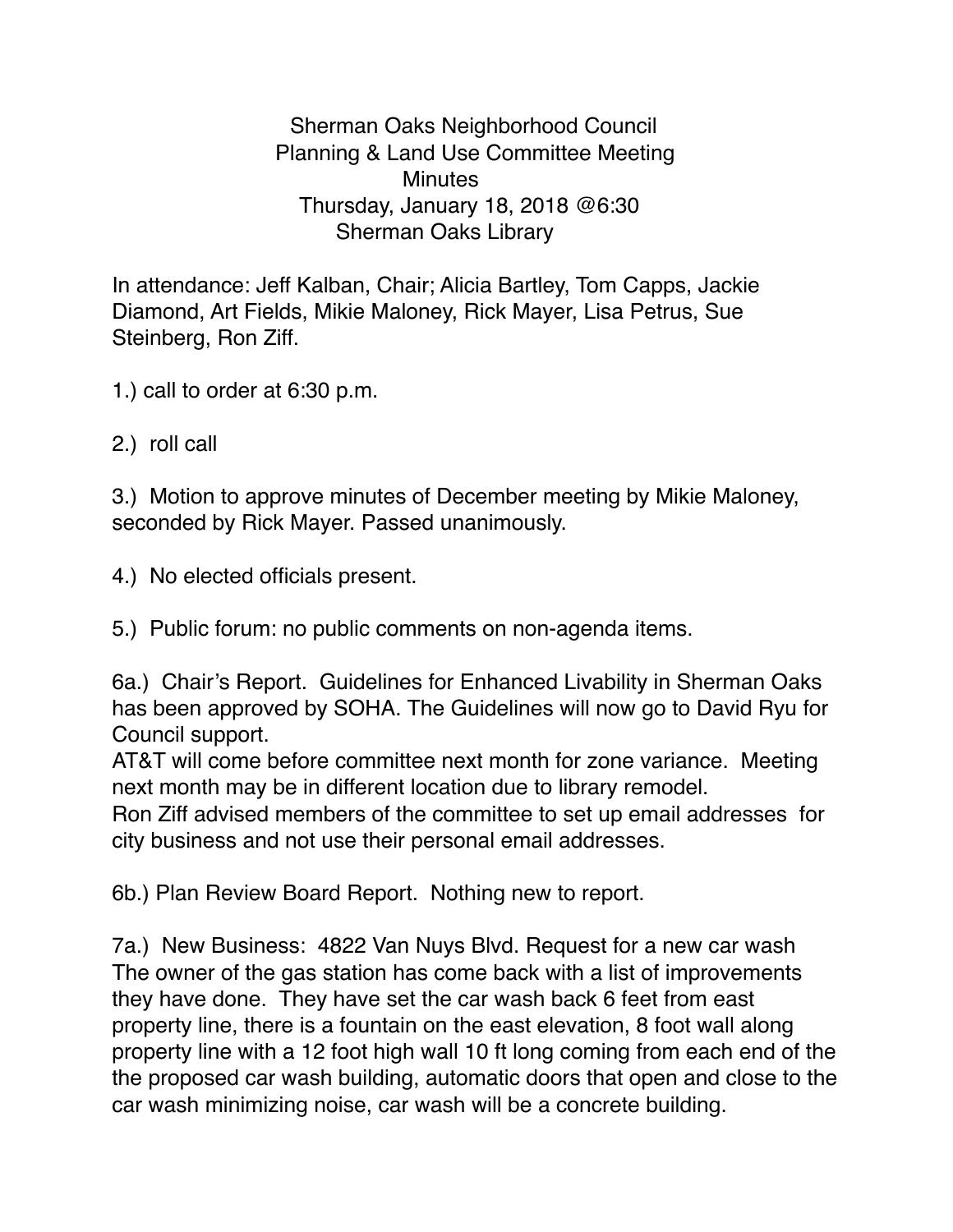Community comments:

Several clients of the gas station spoke in favor of the car wash. They felt it was a convenience to have it, felt owner was very respectful of the neighbors, and they felt the owner was willing to do what it takes to get this done. Someone spoke to the fact that living in LA means you should expect traffic and noise and felt this car wash would be good for neighborhood. Most of the neighbors that spoke were against it. They mostly objected to too much noise, no benefit to the community, the traffic being generated, long operating hours. Doctor next door has been trying to improve the businesses that come to this street and doesn't feel this car wash adds value to the area and simply adds noise. Others felt this business would add stress and pollution to their lives and felt their was no community benefit and was all about greed.

Committee comments:

Everyone complimented the applicant for being responsive to the previous comments of the committee. Most didn't see the need for a car wash and saw no community benefit. Concern about the queuing of cars for the car wash. Some felt that since applicant had complied to previous requests and a sound engineer felt they were in compliance with city standards that they should be approved. They felt small businesses need to be accommodated too.

Motion: by Lisa to Deny the Project. 4 no, 5 yes. The motion passed to deny.

7b.) New Business 14719-23 Magnolia Blvd. apartment project.

This came before the committee before. Requesting 12 units and 4 stories. This time asking for 9 units and 3 stories. Existing apartments next to this project are all three story and residential cars exits on Magnolia Blvd. Owner wants to be allowed to be as high. He would have tenants exit onto the alley because of safety concerns from the city to exit onto Magnolia.

Community comments:

Most were apposed to the project because they would lose privacy since the back neighbors are in R1 zone. Alley is a dead end alley and very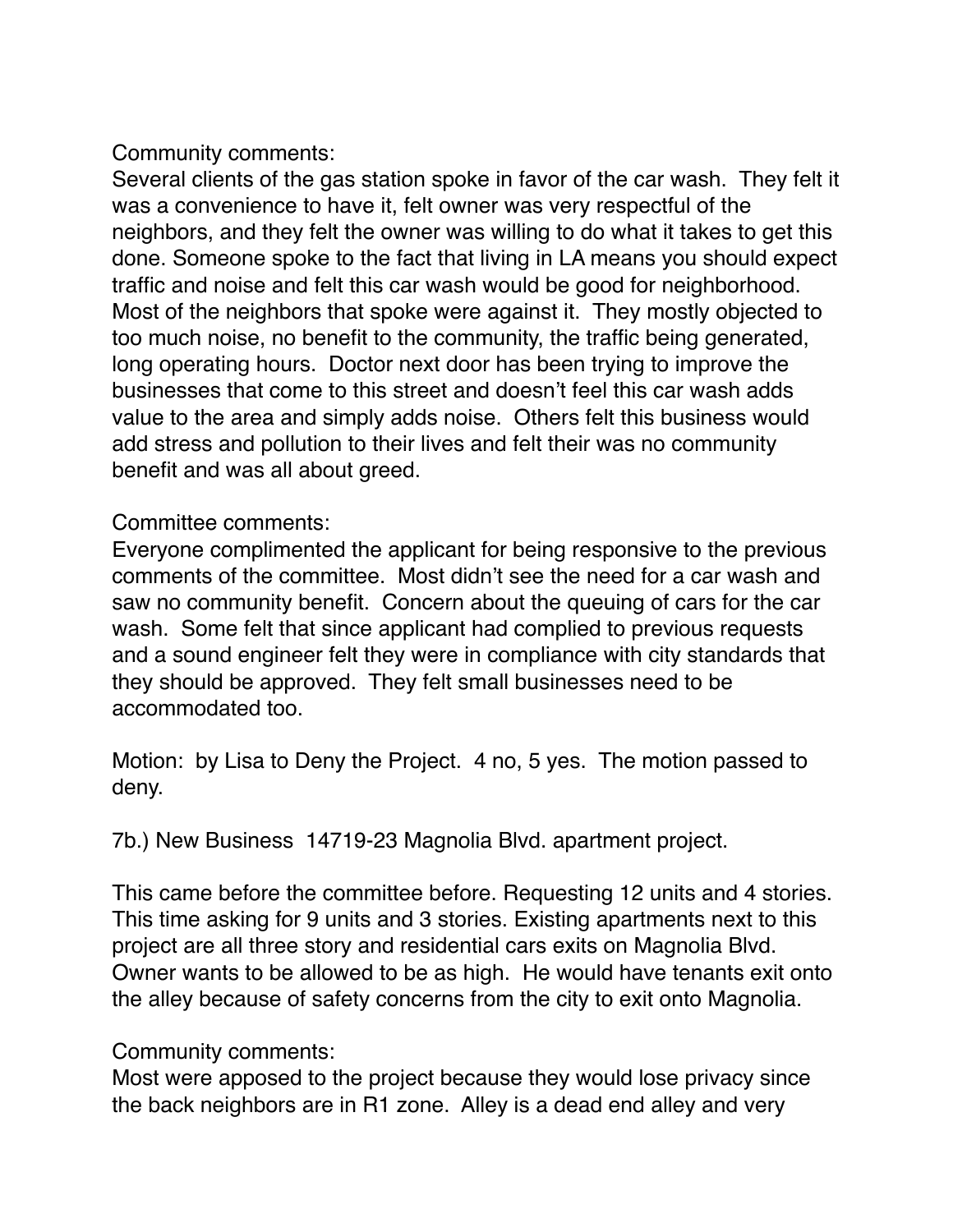narrow and residents feel this will be a nightmare problem with more cars entering and exiting from alley. Owner of apartment building next door was for it. Didn't see this as a traffic generator.

Committee Comment: Most were concerned about the privacy of neighbors from third floor apartments, also concerned about the need for a roof top deck, and entry from alley. Members felt that rear setbacks for project should be imposed as per Guidelines for Enhanced Livability where commercial is next to R1.

Motion: by Jeff. Approve the project in concept and request the applicant come back to the SONC PLUM committee with a landscape plan and a redesigned third floor that has a continuous 10 feet setback from the north edge of the second floor from east to west. This set back may be used as a balcony/deck or a roof. Vote was 8 yes, 1 no. Motion passes.

7c.) Casa de Cadillac.Proposed new parking lot. Howard Drake was informally presenting his idea of converting a recently purchased home on Lennox and demolish the home and create a new parking lot for his employees or inventory behind current landscaping and fencing.

Committee Comments: no one supported this concept of spreading out more parking lots in a R1 zone. They were more supportive of a parking structure but realized he would get a lot of community opposition.

## 7d.) New business : Hampton's 818

Owner wants to renew his C.U.P which was issued in 2012. Wants to change operating hours from 10 a.m. to 8 a.m. in order to serve breakfast and allowed to extend the hours of his live music to 11 p.m. So his operating hours would be 8a.m.-3 a.m. daily, liquor served till 2 a.m.

## Community comments:

The noise is intolerable that comes from this business especially on Sunday when ambient music goes to 3 a.m. Alley is a mess with trash, lots of drunk patrons in the alley as well. The business has a tent type roof with open space before roof and the brick walls, noise can not be stopped even when it is not live music. Many complaints to the police.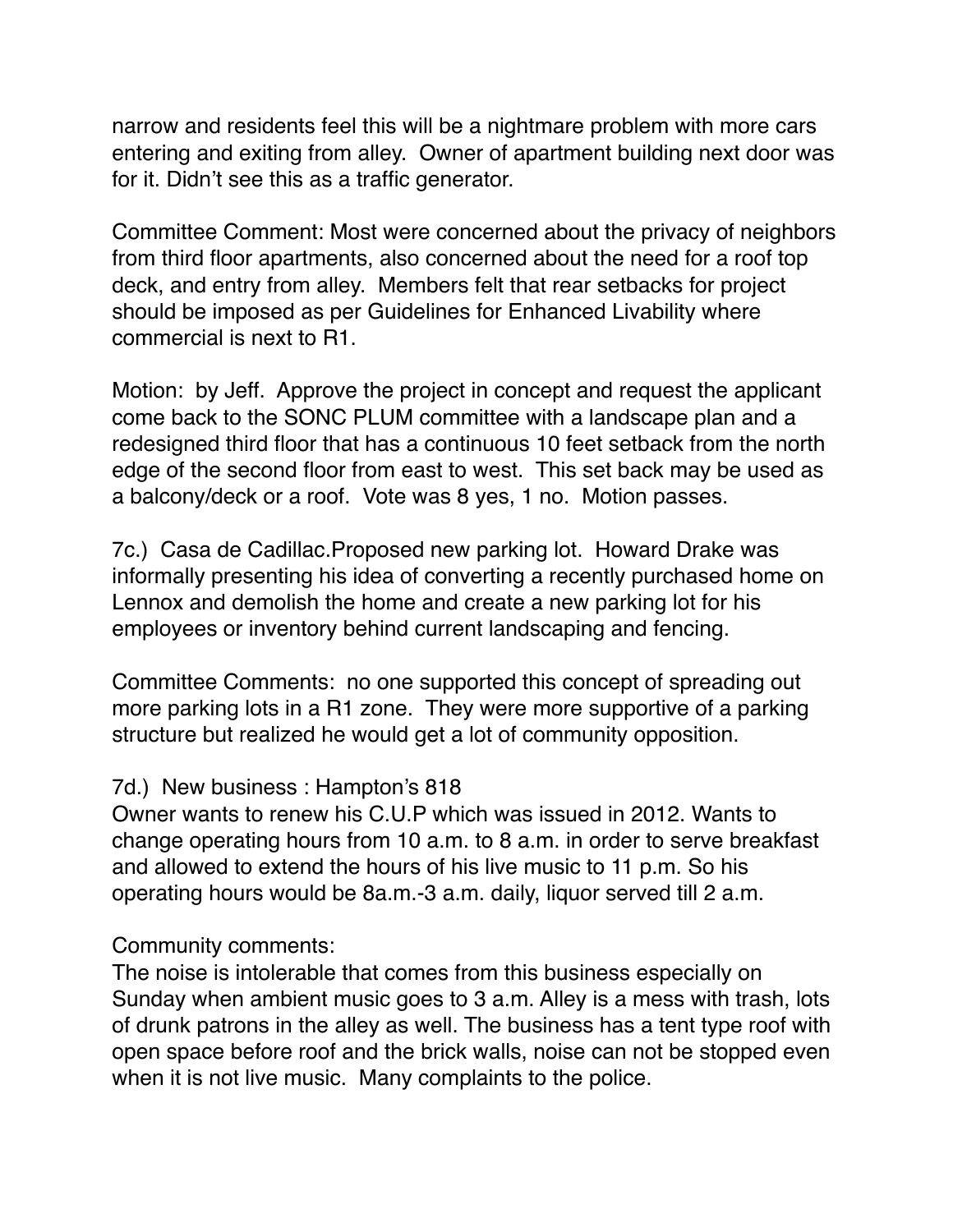One comment from a security guard consulting firm felt the homeless issue is less a problem when businesses stay open late.

Committee Comments: they felt noise was a big problem. Concerned about late night hours, no concern for earlier opening. CUB permit has expired and was not renewed by owner. Everyone felt they should be in full compliance before changing any conditions.

Motion: by Sue. Second by Art. we move to support the request for a conditional use permit on the following conditions: 1.) the sale and consumption of alcohol shall be limited to the hours of 8 am-10pm Sunday-Thursday, 8am-midnight Fri-Sat. 2.) there shall be no live music and any ambient music shall not exceed 65 decibels and cannot be heard beyond the property line; customer seating shall be limited to the existing 56 outdoor seats. Passed unanimously.

It was decided that a letter should accompany this motion that states they are out of compliance with their previous CUB conditions. In particular, the trash in the parking lot, alley and sidewalk needs attending. The applicant has failed to file a Plan Approval after the 2012 CUB, there was not a 6 ft wall erected along the lot lines across the alley from the residential uses, and police have been called numerous time in order to stop noise and disruptive behavior.

7e.) Digital Billboards. Patrick Frank presented new sign ordinance that is being discussed in the city and is currently being considered in the PLUM committee, which would allow for the grandfathering in of new digital signs, offer amnesty, and have no prohibition on signs in city parks. Patrick is trying to get support to fight this ordinance with the support of Neighborhood Councils all over the city.

Committee Comments: They were not able to get anyone to present opposing view and felt they needed more information before deciding to write a letter in support that would be sent to SONC. Will discuss next month.

7f.) Committee Study of the LA River at Hazeltine.

Jeff presented a joint study by Vision and Green and Beautification Committees. They studied the bike bath along the LA River east and west